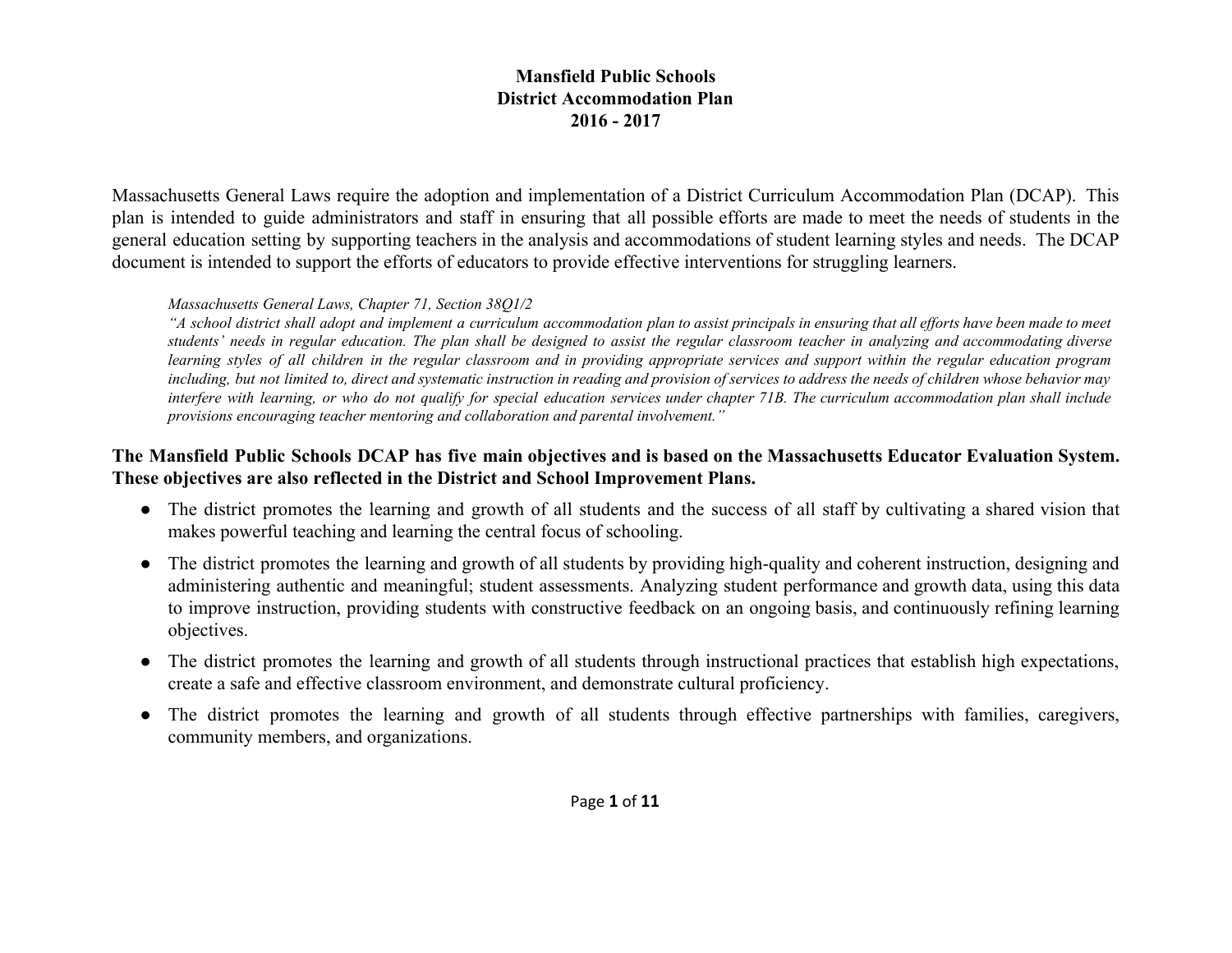The district promotes the learning and growth of all students and staff through ethical, culturally proficient, skilled, and collaborative practice.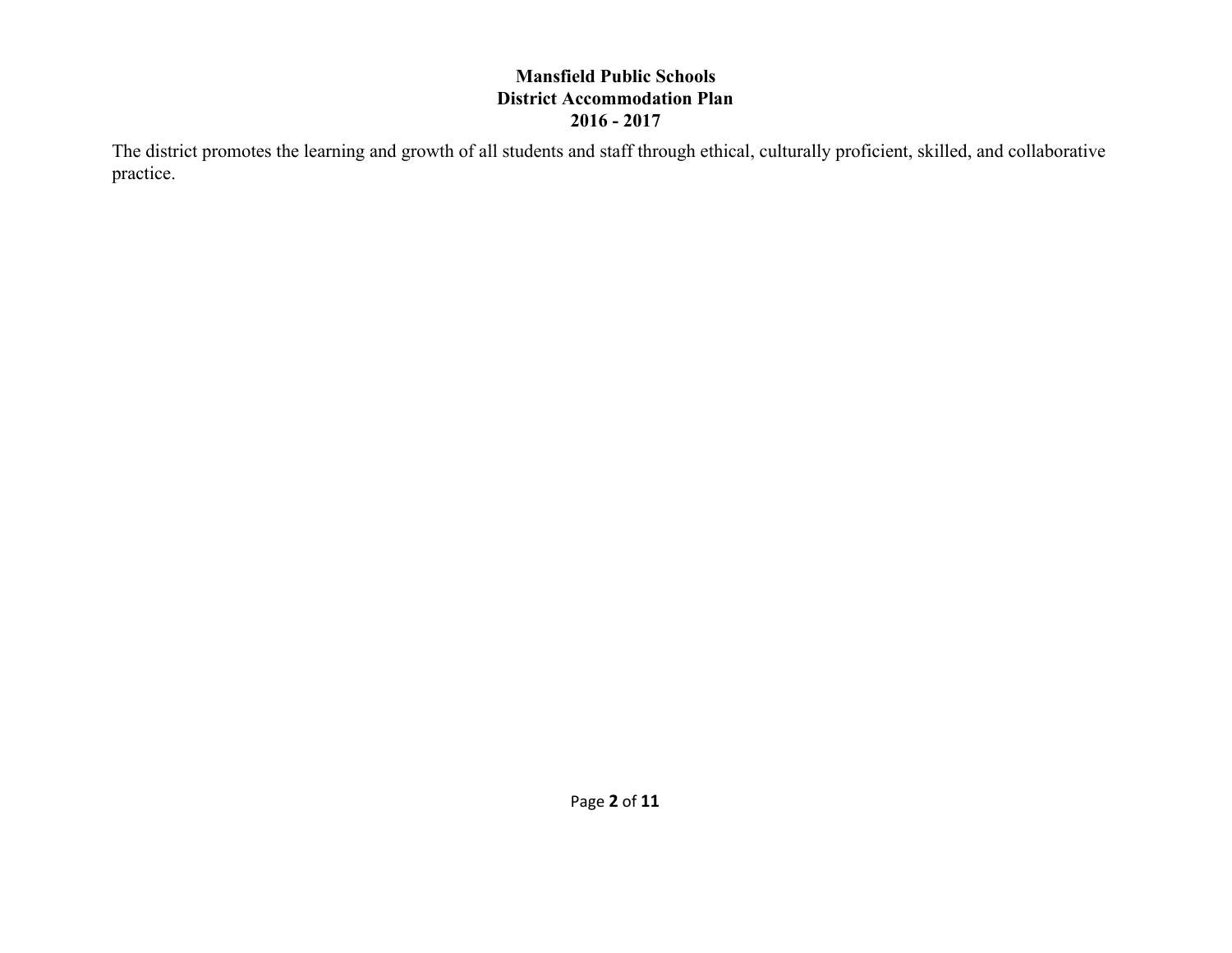#### **Vision Statement**

The Mansfield Public Schools will foster within its students the knowledge and skills to find and achieve satisfaction in life as productive global citizens.

#### **Missions Statement**

The Mansfield Public Schools, in collaboration with the community, will cultivate each student's intellectual, social, emotional and physical potential through rigorous academic inquiry and informed problem solving skills within a safe, nurturing and respectful environment.

It is with these statements in mind that this DCAP was designed. It provides a list of resources and accommodations available to students and classroom teachers. The DCAP provides a process to support struggling learners.

**Please Note:** "The law requires that no instructional support program nor any other intervention limits the right of a parent to refer a student for a special education evaluation. However, if a referral for a special education evaluation has been made and the district has asked for and received parental consent to evaluate, then evaluation information from any instructional support program should be made available to the special education Team to consider when determining if the student is eligible for special education."

(Excerpted from "Is Special Education the Right Service? A Technical Assistance Guide", MA DOE, March 2001)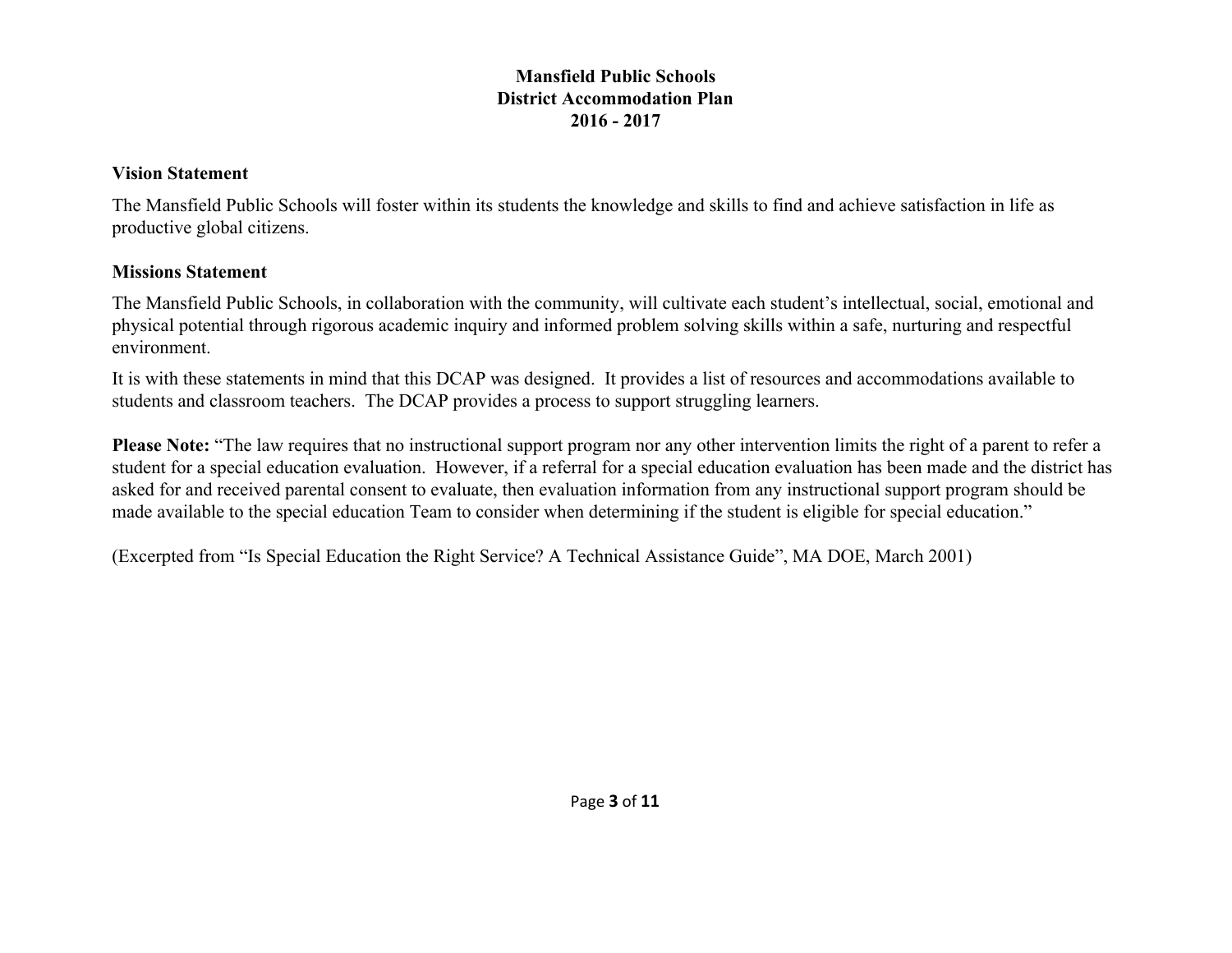General education provides a rich education experience for all students. The Mansfield Public School district is committed to the development of the general education classroom so that all students can achieve success in learning.

| Objective:                                                                                                                                                                                                                                                                                                                          | <b>Strategies:</b>                                                                                                                                                                                                                                                                                                                                                                                                                                                                                                                                                                                                                                                                                                                                                                                                                                          |
|-------------------------------------------------------------------------------------------------------------------------------------------------------------------------------------------------------------------------------------------------------------------------------------------------------------------------------------|-------------------------------------------------------------------------------------------------------------------------------------------------------------------------------------------------------------------------------------------------------------------------------------------------------------------------------------------------------------------------------------------------------------------------------------------------------------------------------------------------------------------------------------------------------------------------------------------------------------------------------------------------------------------------------------------------------------------------------------------------------------------------------------------------------------------------------------------------------------|
| The district promotes the learning and growth of all students and<br>the success of all staff by cultivating a shared vision that makes<br>powerful teaching and learning the central focus of schooling.                                                                                                                           | Curriculum is aligned to Massachusetts Frameworks and<br>$\bullet$<br>the common core standards<br>Curriculum documents are available online to staff<br>Performance patterns in MCAS results are identified,<br>$\bullet$<br>including strengths and weakness with the development<br>of plans for curriculum changes and student support<br>Teachers work in groups by grade level, department and<br>faculty meetings to support teaching and learning<br>processes<br>Professional development for teachers provided by<br>$\bullet$<br>teacher leaders, curriculum leaders, administrator, and<br>outside consultants<br>Curriculum leaders assist administrators and teachers with<br>curriculum and instruction facilitation, analysis of student<br>achievement data, teacher assistance with curriculum<br>modifications, and curriculum resources |
| Objective:                                                                                                                                                                                                                                                                                                                          | <b>Strategies:</b>                                                                                                                                                                                                                                                                                                                                                                                                                                                                                                                                                                                                                                                                                                                                                                                                                                          |
| The district promotes the learning and growth of all students by<br>providing high-quality and coherent instruction, designing and<br>administering authentic and meaningful student assessments,<br>analyzing student performance and growth data, using this data to<br>improve instruction, providing students with constructive | Curriculum leaders, reading specialists, and<br>$\bullet$<br>administrators assist classroom teachers in analyzing<br>instructional practice and student results<br>Curriculum leaders consult with classroom teachers as<br>needed and facilitate grade level and/or department<br>meetings                                                                                                                                                                                                                                                                                                                                                                                                                                                                                                                                                                |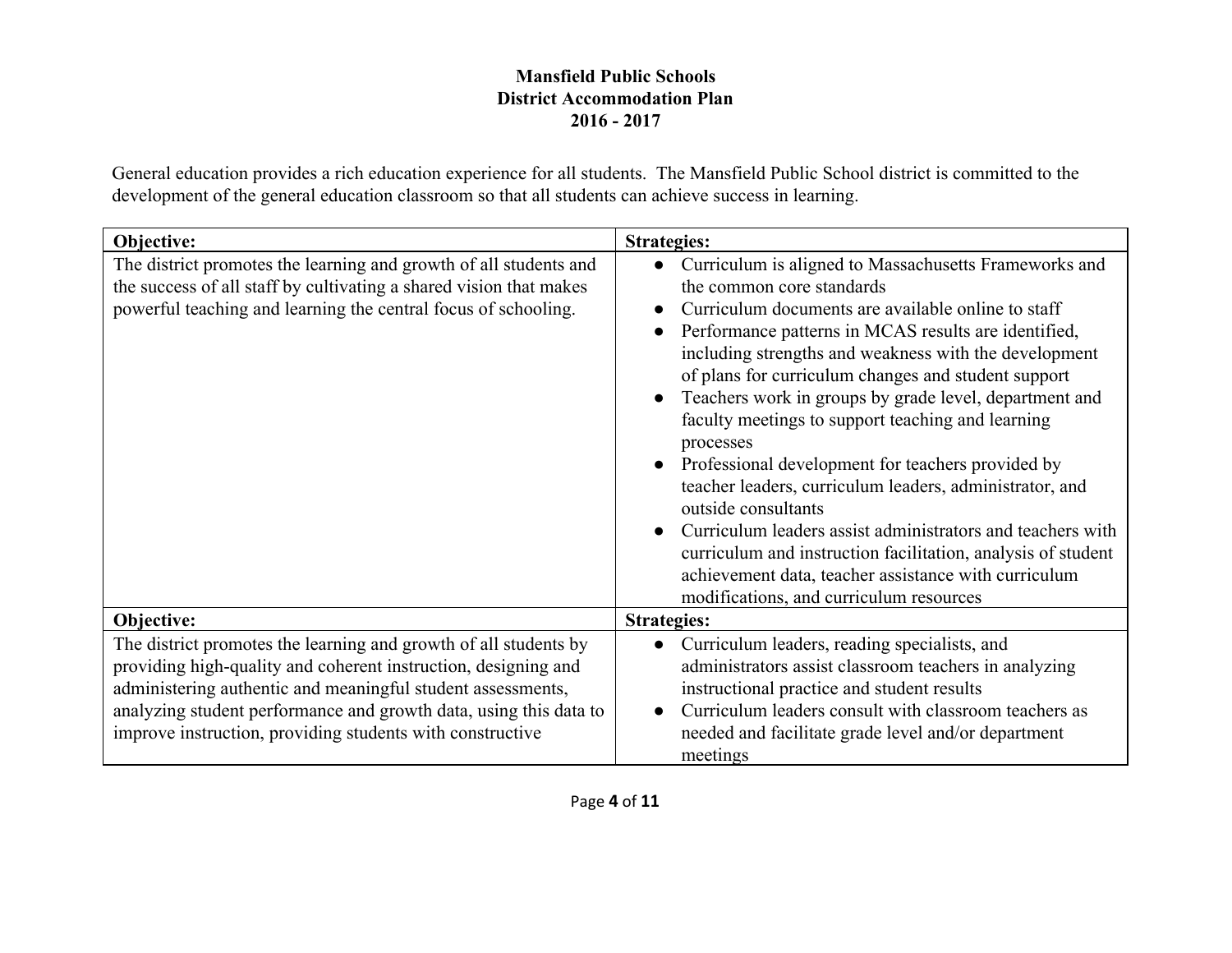| feedback on an ongoing basis, and continuously refining learning<br>objectives                                                                                                                                                    | Each year's MCAS results are analyzed and intervention<br>plans are developed to assist struggling students<br>The work of teachers on curriculum committees and<br>teams help facilitate alignment to the Massachusetts<br>Frame<br>Elementary literacy assessments are consistently used and<br>analyzed across the district<br>Elementary math assessments are under development for<br>consistent use across the district<br>Foundations phonics instructions is in place for K-3<br>Literacy and math support staff assist teachers with the<br>implementation of literacy and math lessons and<br>assessments<br>Benchmarks and common assessments are currently being<br>developed in math and literacy at grade levels K-5<br>Integration of test-taking skills is part of the instructional<br>process in classes with the use of MCAS test formats |
|-----------------------------------------------------------------------------------------------------------------------------------------------------------------------------------------------------------------------------------|--------------------------------------------------------------------------------------------------------------------------------------------------------------------------------------------------------------------------------------------------------------------------------------------------------------------------------------------------------------------------------------------------------------------------------------------------------------------------------------------------------------------------------------------------------------------------------------------------------------------------------------------------------------------------------------------------------------------------------------------------------------------------------------------------------------------------------------------------------------|
| Objective:                                                                                                                                                                                                                        | <b>Strategies:</b>                                                                                                                                                                                                                                                                                                                                                                                                                                                                                                                                                                                                                                                                                                                                                                                                                                           |
| The district promotes the learning and growth of all students<br>through instructional practices that establish high expectations,<br>create a safe and effective classroom environment, and<br>demonstrate cultural proficiency. | Literacy help teachers to administer assessments, interpret<br>$\bullet$<br>results and design curriculum and instruction to meet<br>student needs<br>ELL staff provides language learning instruction and<br>support for students in academic classes<br>Title I and reading teachers provide targeted reading<br>support to eligible students<br>Behavior support available through psychologists,<br>guidance counselors, and special education teachers                                                                                                                                                                                                                                                                                                                                                                                                  |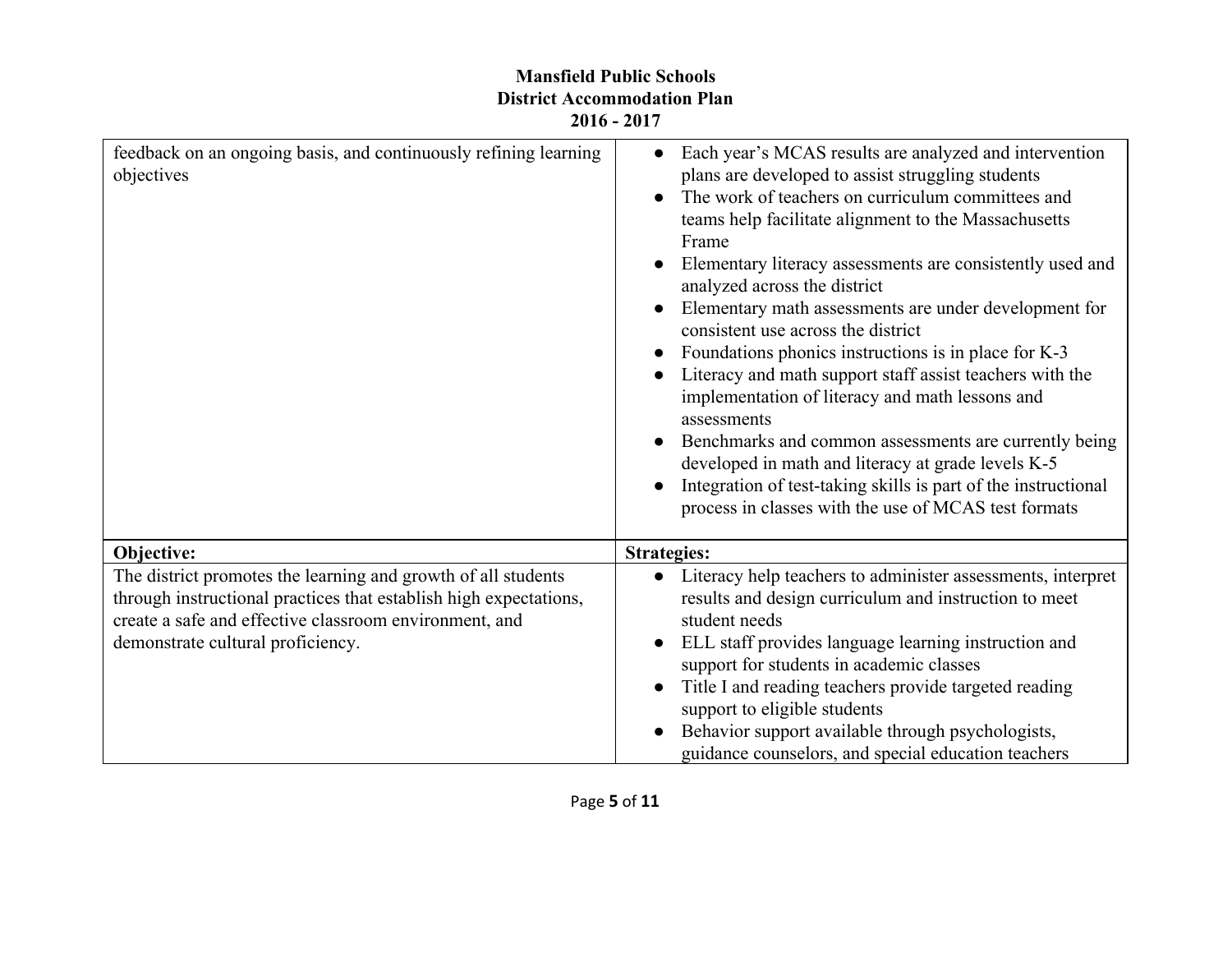|                                                               | After-school teacher availability on regular basis in<br>$\bullet$<br>grades $6 - 12$<br>Academic Learning Center for academic support services<br>Summer Achievement Programs $K - 12$<br>MCAS mastery tutoring offered in Math and ELA<br>Building-based teacher support teams in each building<br>convene regularly to provide instructional and behavioral<br>intervention suggestions to teachers at Secondary level<br>Each school has guidance and/or counseling personnel<br>and health office staff to support students and staff<br>Occupational, Physical, Speech Therapist, and Special<br>Education Liaisons provide teacher consultation,<br>classroom observation of students, and informal screening<br>of students<br>School Psychologists, guidance counselors and special<br>education liaisons are specialists in behavior observation,<br>consultation and program development and can provide<br>support to classroom and specialist teachers as needed.<br>Principals, Assistant Principals and Special Education<br>$\bullet$<br>staff provide consultation to teachers around students<br>struggling with academic, social, emotional and<br>behavioral issues<br>Psychologists and/or adjustment counselors provide<br>regular and ongoing consultation to staffs at all levels |
|---------------------------------------------------------------|-----------------------------------------------------------------------------------------------------------------------------------------------------------------------------------------------------------------------------------------------------------------------------------------------------------------------------------------------------------------------------------------------------------------------------------------------------------------------------------------------------------------------------------------------------------------------------------------------------------------------------------------------------------------------------------------------------------------------------------------------------------------------------------------------------------------------------------------------------------------------------------------------------------------------------------------------------------------------------------------------------------------------------------------------------------------------------------------------------------------------------------------------------------------------------------------------------------------------------------------------------------------------------------------------------------|
| Objective:                                                    | <b>Strategies:</b>                                                                                                                                                                                                                                                                                                                                                                                                                                                                                                                                                                                                                                                                                                                                                                                                                                                                                                                                                                                                                                                                                                                                                                                                                                                                                        |
| The district promotes the learning and growth of all students | Guidance staff provide individual and small group social                                                                                                                                                                                                                                                                                                                                                                                                                                                                                                                                                                                                                                                                                                                                                                                                                                                                                                                                                                                                                                                                                                                                                                                                                                                  |
| through effective partnership with families, caregivers,      | skills and issue-specific groups                                                                                                                                                                                                                                                                                                                                                                                                                                                                                                                                                                                                                                                                                                                                                                                                                                                                                                                                                                                                                                                                                                                                                                                                                                                                          |
| community members, and organizations.                         |                                                                                                                                                                                                                                                                                                                                                                                                                                                                                                                                                                                                                                                                                                                                                                                                                                                                                                                                                                                                                                                                                                                                                                                                                                                                                                           |
|                                                               |                                                                                                                                                                                                                                                                                                                                                                                                                                                                                                                                                                                                                                                                                                                                                                                                                                                                                                                                                                                                                                                                                                                                                                                                                                                                                                           |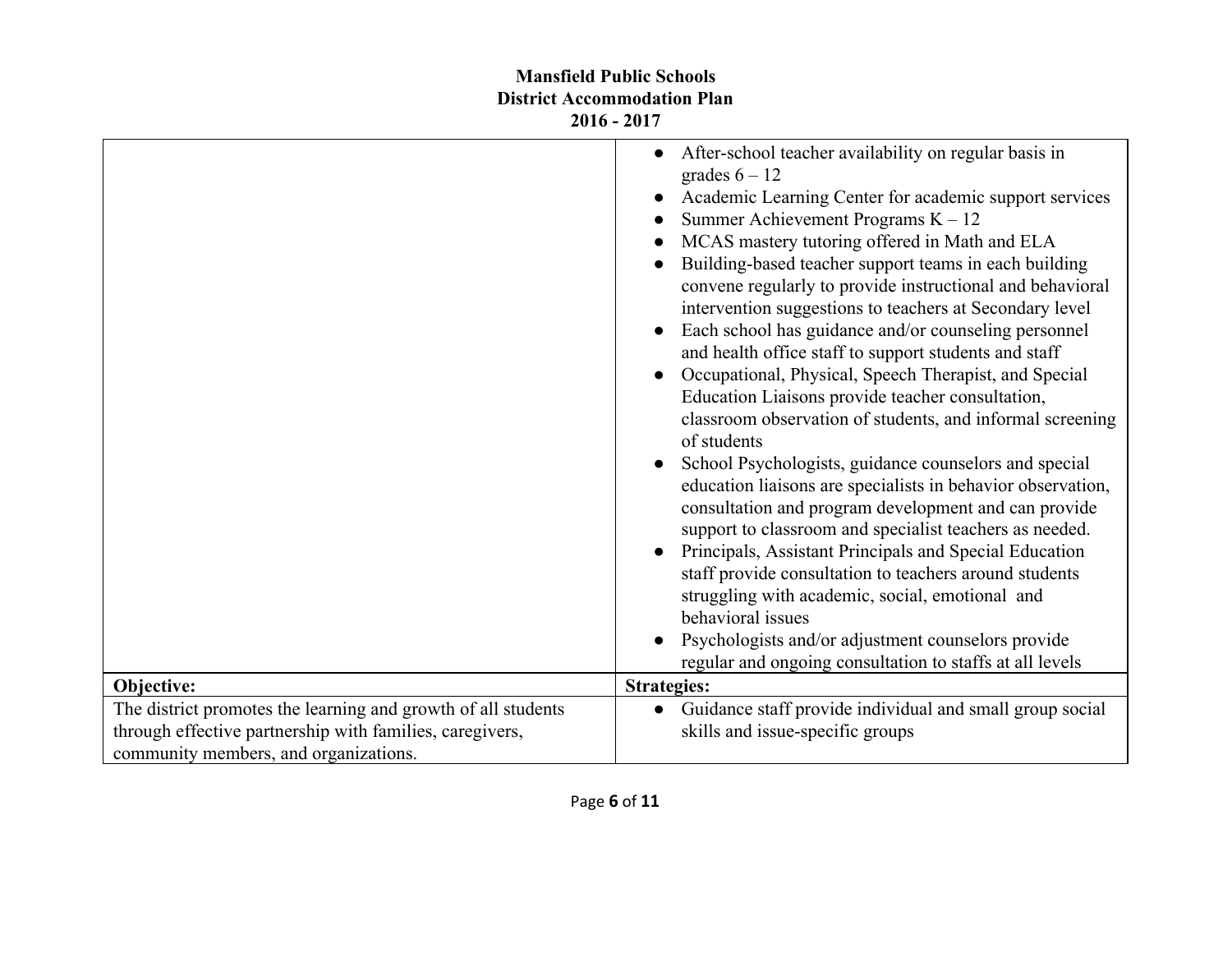|                                                                                                                                                           | Social Emotional Learning programs in general education<br>$\bullet$<br>such as Open Circle, PBIS and Social Thinking<br>Curriculum and RTI Interventions<br>Report Cards and progress reports are issued regularly<br>Parent-teacher conferences are held regularly<br>Open House welcome students and parents into the school<br>in September<br>Back-to-School Nights are held at all schools<br>District and school websites and listserves provide<br>on-going information to parents<br>Parent volunteer opportunities are made available<br>The Freshman Experience provides an orientation to MPS<br>each August for incoming students<br>Teacher websites and/or the use of access for students<br>homework assignments and other learning activities<br>Electronic Backpack<br>All-Call to parents for emergencies and messages<br>Monthly Principal letters |
|-----------------------------------------------------------------------------------------------------------------------------------------------------------|------------------------------------------------------------------------------------------------------------------------------------------------------------------------------------------------------------------------------------------------------------------------------------------------------------------------------------------------------------------------------------------------------------------------------------------------------------------------------------------------------------------------------------------------------------------------------------------------------------------------------------------------------------------------------------------------------------------------------------------------------------------------------------------------------------------------------------------------------------------------|
| Objective:                                                                                                                                                | <b>Strategies:</b>                                                                                                                                                                                                                                                                                                                                                                                                                                                                                                                                                                                                                                                                                                                                                                                                                                                     |
| The district promotes the learning and growth of all students and<br>staff through ethical, culturally proficient, skilled, and<br>collaborative practice | Professional development is provided for teachers in<br>$\bullet$<br>content and pedagogy<br>All new teachers are provided qualified mentor who has<br>completed the mentor training<br>New teachers attend 1-day orientation prior to the start of<br>the year<br>New teachers participate in an induction program that<br>includes seven-hours of after-school sessions throughout<br>the year                                                                                                                                                                                                                                                                                                                                                                                                                                                                       |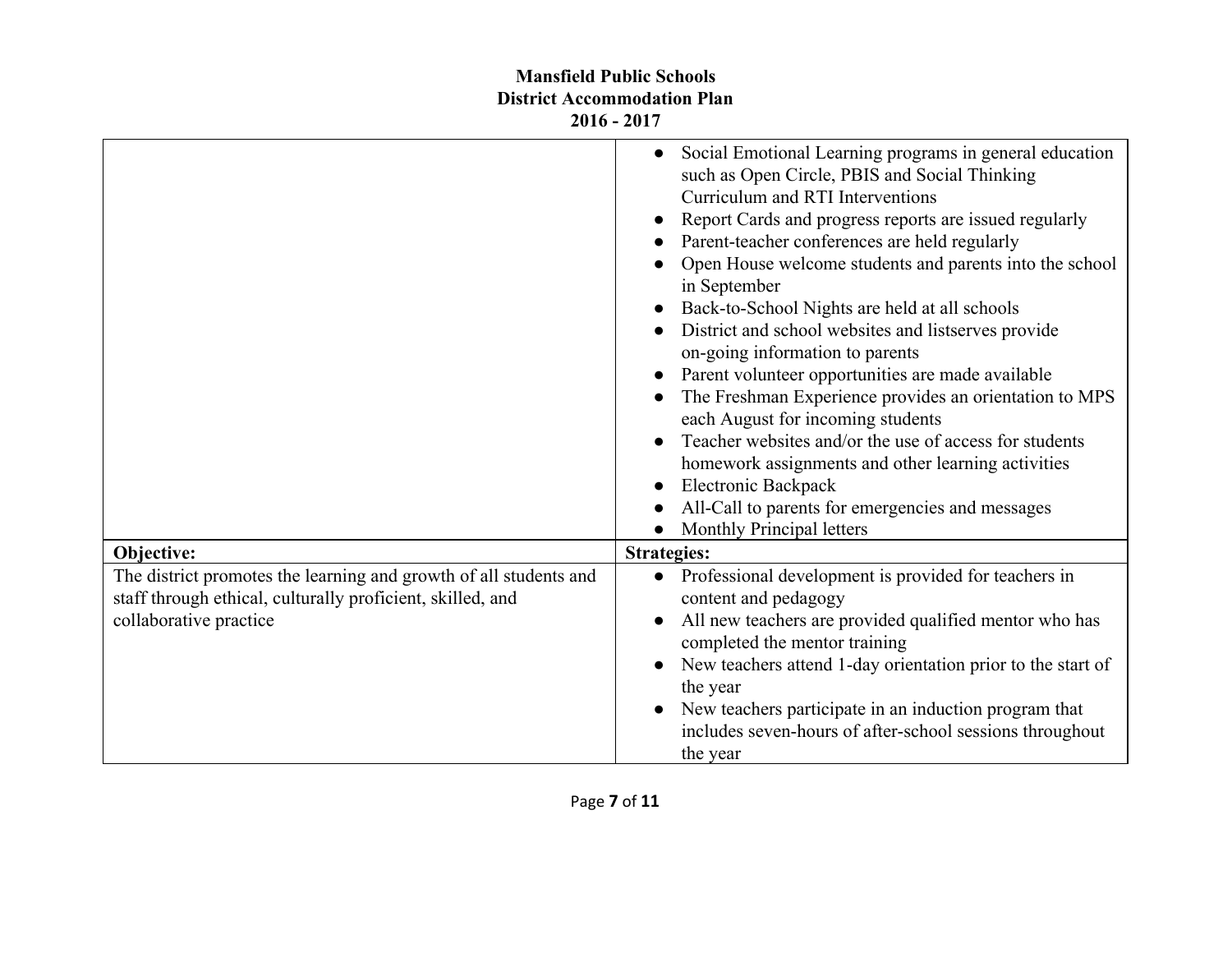| <b>Mansfield Public Schools</b><br><b>District Accommodation Plan</b><br>$2016 - 2017$ |                                                                                                                                                           |
|----------------------------------------------------------------------------------------|-----------------------------------------------------------------------------------------------------------------------------------------------------------|
|                                                                                        | • Mentors meet regularly with the teacher during the first<br>year of employment to share successes, identify and<br>address needs, and offer assistance. |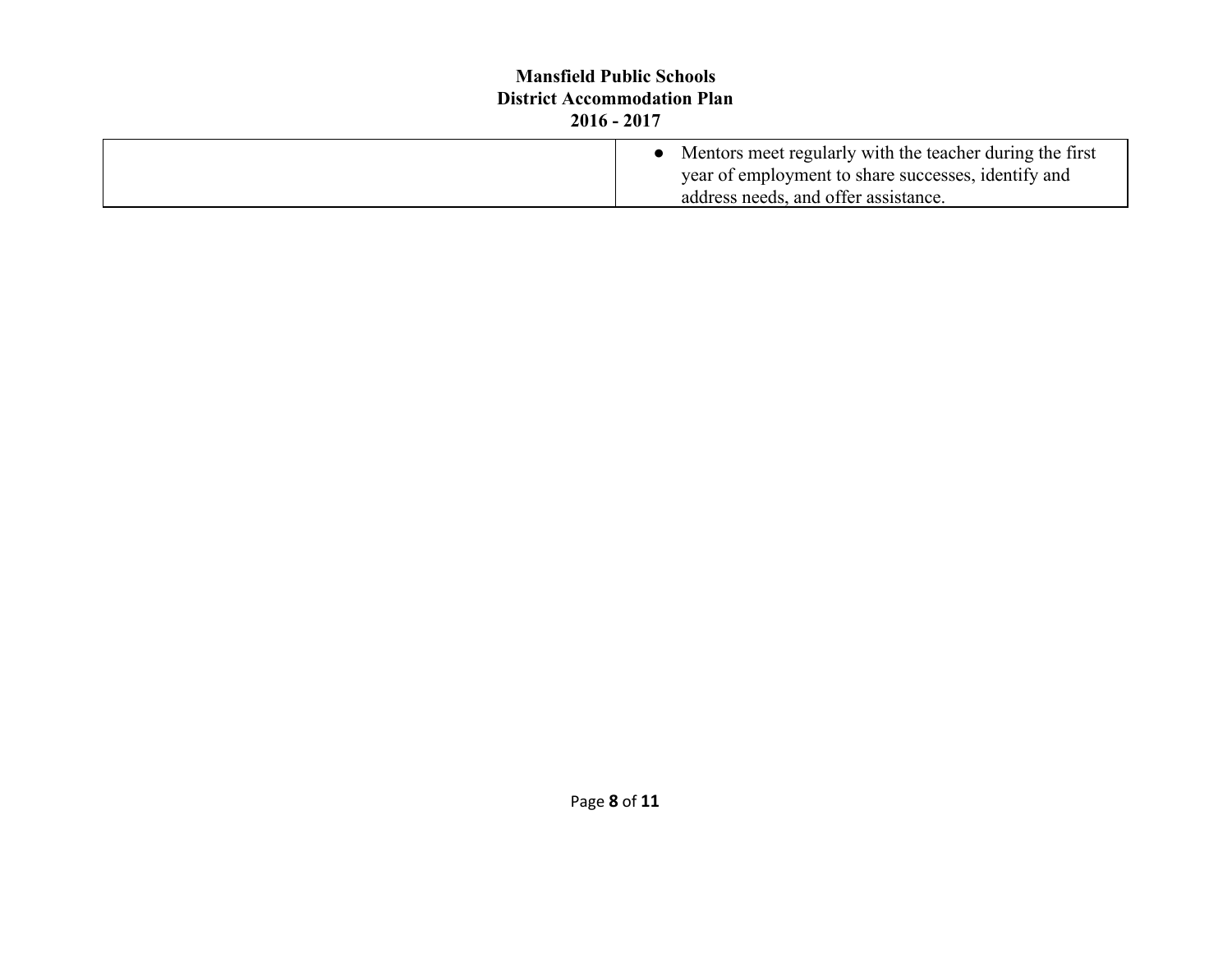#### **Instructional Support Interventions**

Accommodations may be made to the classroom instruction, student responses, teaching strategies, teaching environment or materials. This list is representative of suggested strategies and is not inclusive of all strategies that may be successful for individual students.

#### **Curriculum/Instruction/Assessment Strategies**

- Arrange partner or small group instruction
- Develop student contracts or individual behavior, social or academic improvement plans
- Provide cueing and "wait time" or "think time" to encourage participation
- Provide multi-modal presentation of instruction and materials
- Repeat or re-touch concepts with a different approach
- Differentiate instruction, materials, assignments, and/or assessments
- Utilize alternative assessments: oral, multiple choice, computer-based, read aloud, except reading tests
- Incorporate incentives and reward systems
- Provide strategic seating/flexible seating arrangements
- Provide frequent progress monitoring and feedback to student on progress
- Instruct students in study skills, note-taking; model these skills during instruction
- Utilize technology and computer assisted instruction
- Teach students to use graphic organizers
- Provide manipulative
- Use checklists, teacher check-ins, calendars and project organizers to break down long-term assignments
- Break down tasks into manageable steps
- Utilize peer buddy systems for study groups or homework check-ins
- Utilize homework logs and journals for homework follow-up
- Provide reference tools, websites and textbooks for homework support
- Provide study guides
- Provide strategies to support parents with homework completion
- Allow extended time for those tests that determine a student's knowledge and mastery of content

Page **9** of **11**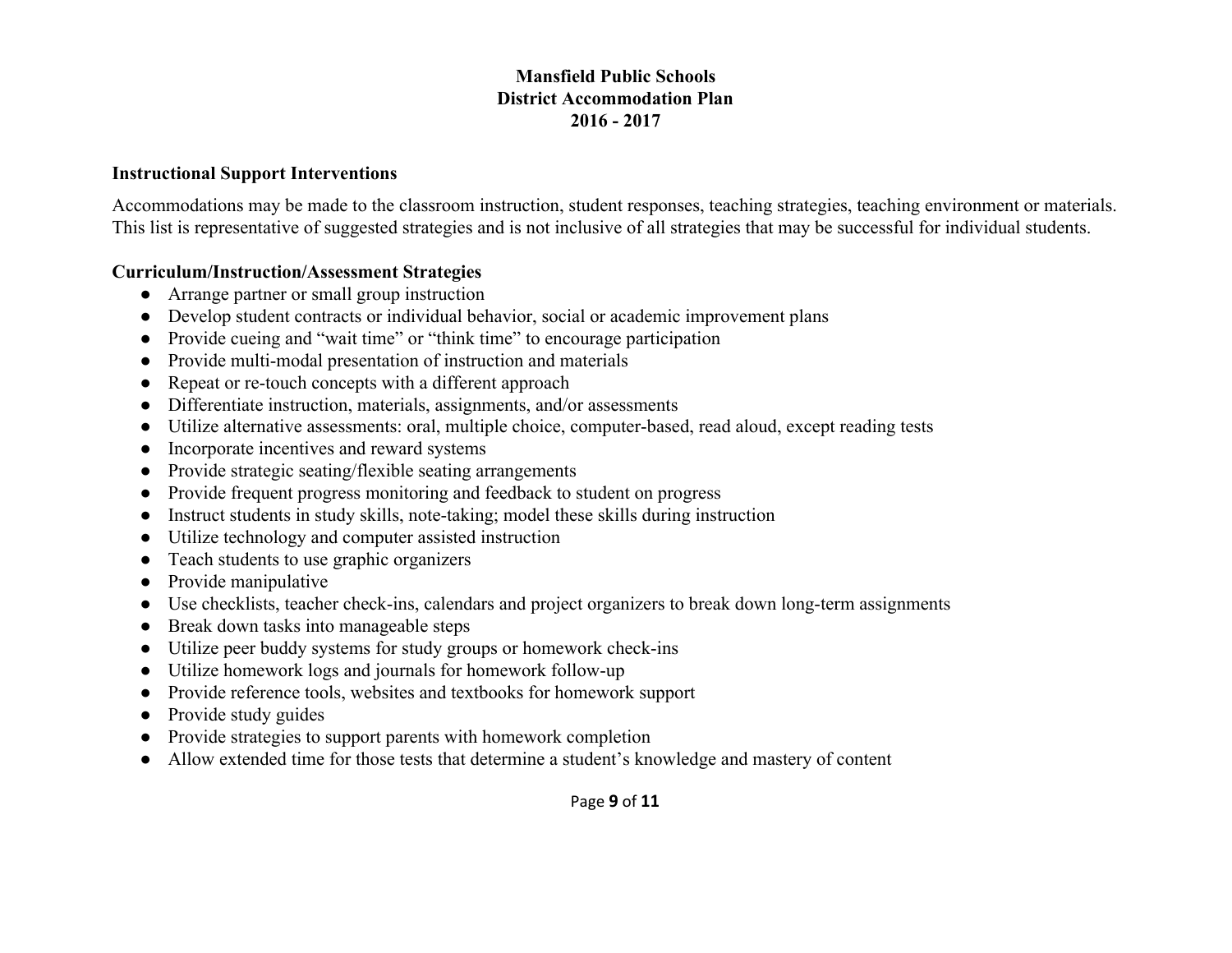- Allow the use of word processing or calculators for assignments and assessments
- Effective RTI Interventions  $K-12$

## **Behavioral Intervention Strategies**

- Implementation PBIS at grades  $K-5$
- Post classroom expectation in view of all students
- Classroom interventions by guidance counselor
- Arrange seating to prevent behavioral difficulties
- Develop student contracts or individual behavior improvements plans
- Utilize charts and graphs to monitor expectations
- Adjust classroom management strategies
- Contact parents/facilitate parent support/strategies and communication
- Consult with school psychologist, guidance counselor, special needs staff
- Include movement breaks during instructional periods
- Incorporate stress-release activities
- Remove distractions
- $\bullet$  Effective RTI Interventions K-12
- Use of positive behavior plans
- Social skills groups
- Lunch bunch groups
- Crisis Intervention teams
- Bully Curriculum Programs

# **Organization Strategies**

- Provide daily schedule and agenda
- Utilize flexible groups
- Utilize flexible learning